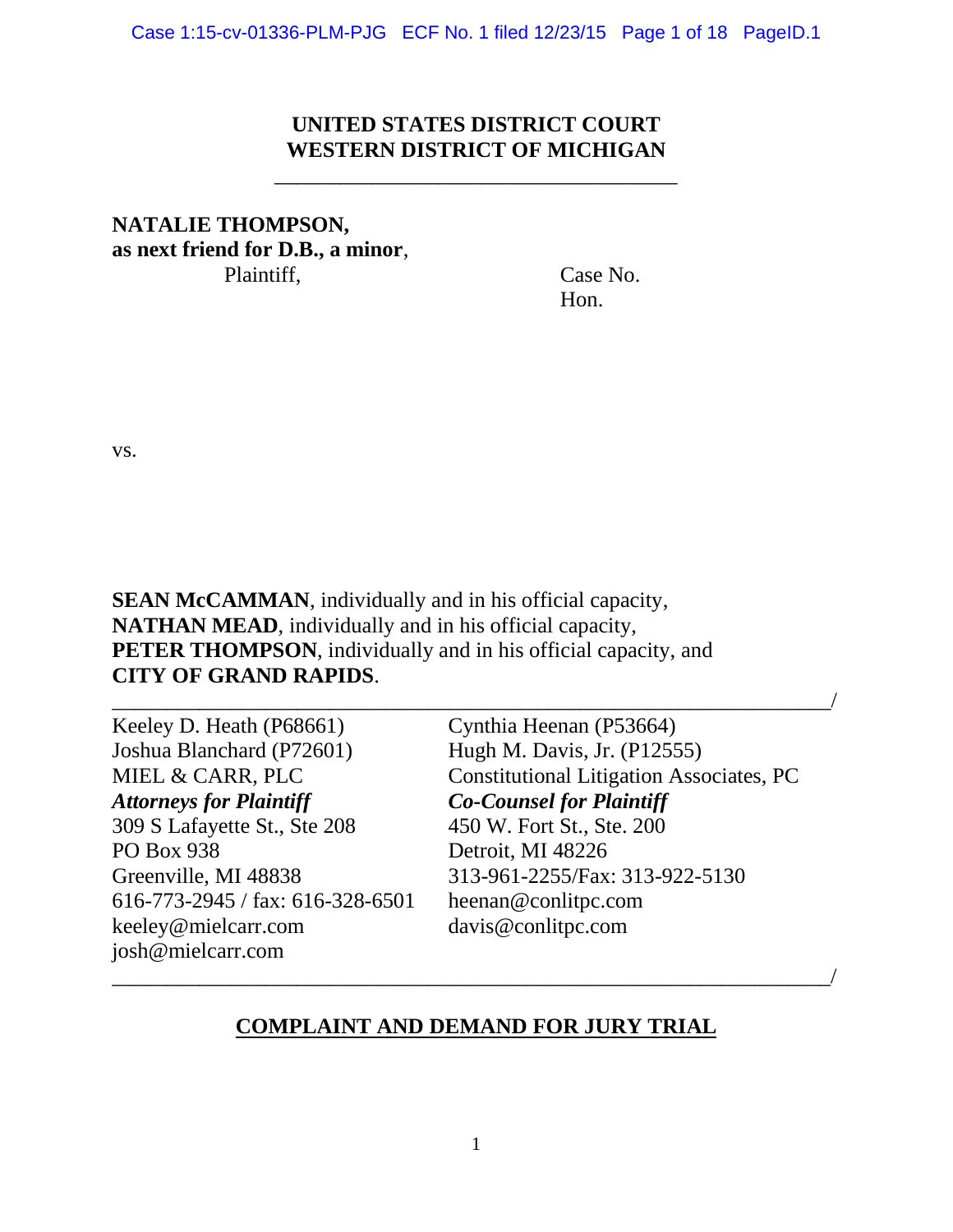**NOW COMES** the Plaintiff, Natalie Thompson, as next friend for D.B., a minor, by and through counsel and for his complaint against Defendants, jointly and severally, states as follows:

#### **JURISDICTION AND VENUE**

1. This is a civil action seeking damages against Defendants for committing acts under color of law, and depriving Plaintiff of rights secured by the Constitution and laws of the United States.

2. At all relevant times, Defendants Sean McCamman, Nathan Mead, and Peter Thompson were acting in their capacities as duly appointed police officers for the Grand Rapids Police Department, in the City of Grand Rapids, County of Kent, State of Michigan. They are sued in their individual capacities.

3. Defendant City of Grand Rapids is a city organized under the laws of the State of Michigan.

4. At all relevant times, Defendants were acting within the scope of their respective employment under color of law, cloaked with the authority which was granted to them.

5. This cause of action arose in the County of Kent, State of Michigan. Venue is proper pursuant to 28 U.S.C. §1391.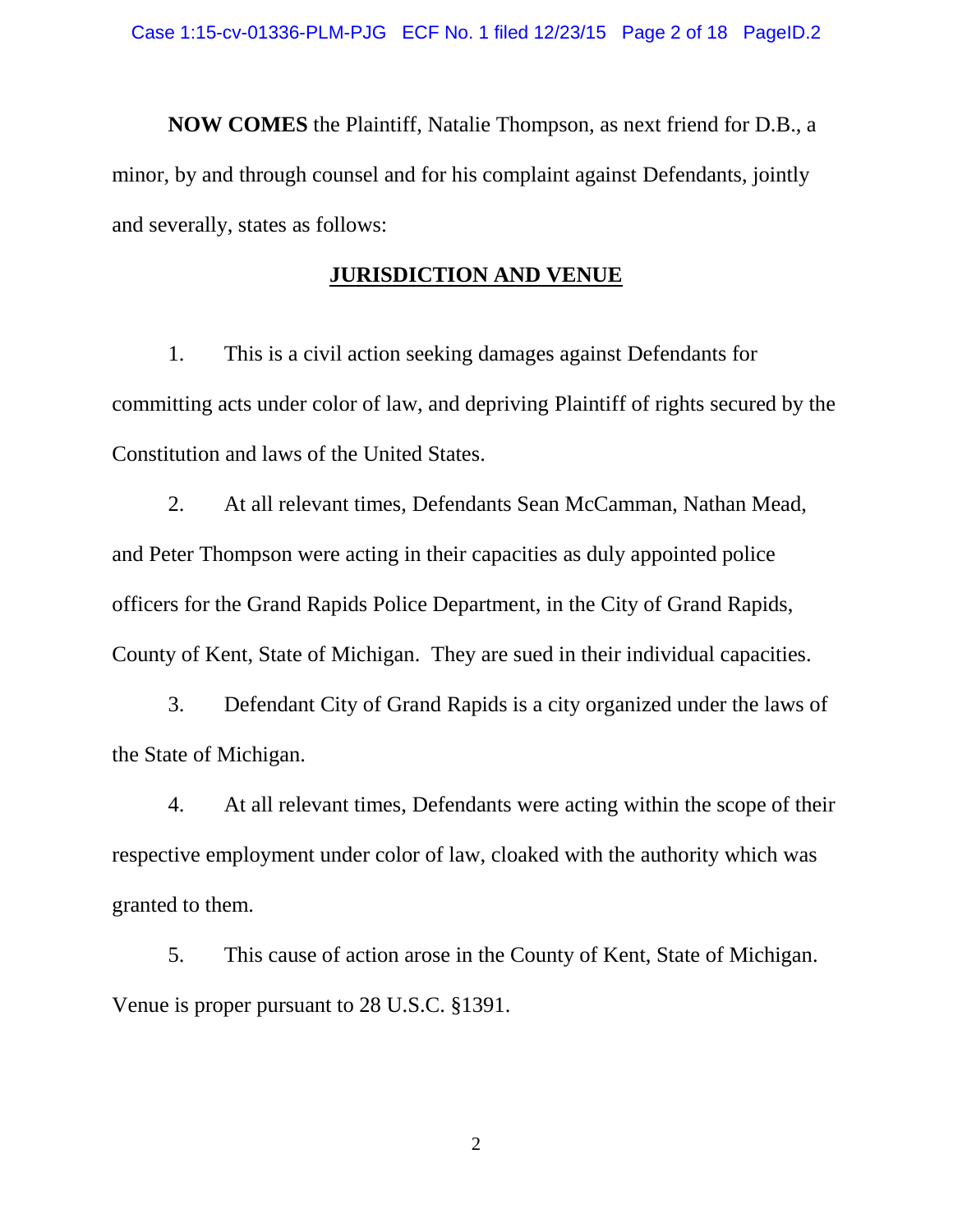6. The Court has jurisdiction of this action pursuant to 28 U.S.C. §1331 (federal question), under 28 U.S.C. §1343 (civil rights), and 28 U.S.C. §1367 (supplemental Jurisdiction over state claims).

7. Plaintiff D.B. is a citizen and resident of the State of Nevada and a citizen of the United States. Natalie Thompson, next friend of D.B., is a citizen and resident of Grand Rapids, State of Michigan and a citizen of the United States.

8. At all times material to this Complaint, these Defendants acted toward Plaintiff under color of the statutes, ordinances, customs and usage of the State of Michigan and City of Grand Rapids.

## **COMMON ALLEGATIONS OF FACT**

9. The Defendants unreasonably and illegally seized Plaintiff, arrested and prosecuted him without probable cause and used excessive and unreasonable force against Plaintiff, made an unreasonable search and seizure of the property and person of Plaintiff and unreasonably deprived Plaintiff of his property thereby depriving Plaintiff of his rights, privileges and immunities as guaranteed by the Fourth Amendment to the Constitution of the United States.

10. Natalie Thompson is the mother of D.B., a minor.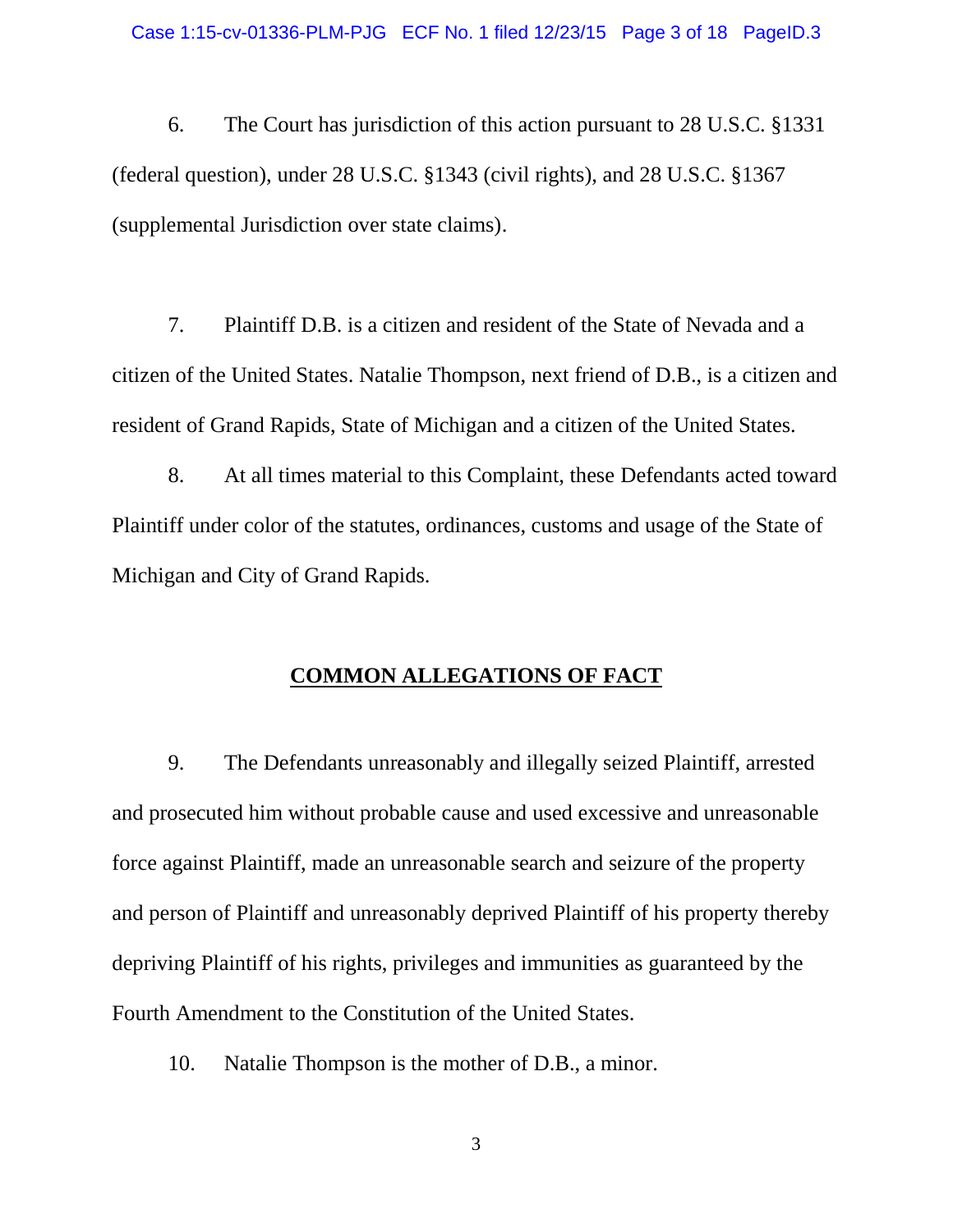11. During the evening hours of June 13, 2014, Plaintiff was lawfully present on the sidewalk in the area of Diamond Avenue and Logan Avenue in the City of Grand Rapids, Michigan (hereinafter, "the Location").

12. At approximately 9:00 pm on June 13, 2014, Defendants Mead and Thompson were dispatched to the area of Dolbee Avenue SE and Dunham Street SE in the City of Grand Rapids.

13. The dispatch was based on a report by a 911 caller, who stated that she had overheard neighbors, whom she did not identify, stating that they believed there was a black male in the area carrying a gun.

14. The 911 caller was not known to Defendants.

15. The identity of the neighbors whom the 911 caller overheard making the statements about a black male with a gun was never established by dispatchers or Defendants.

16. Dispatchers relayed multiple descriptions of the black male to Defendants.

17. Dispatchers relayed that the black male was believed to be wearing a white shirt and blue jeans.

18. Dispatchers also relayed that the black male was believed to be wearing a red sweatshirt and riding a bike.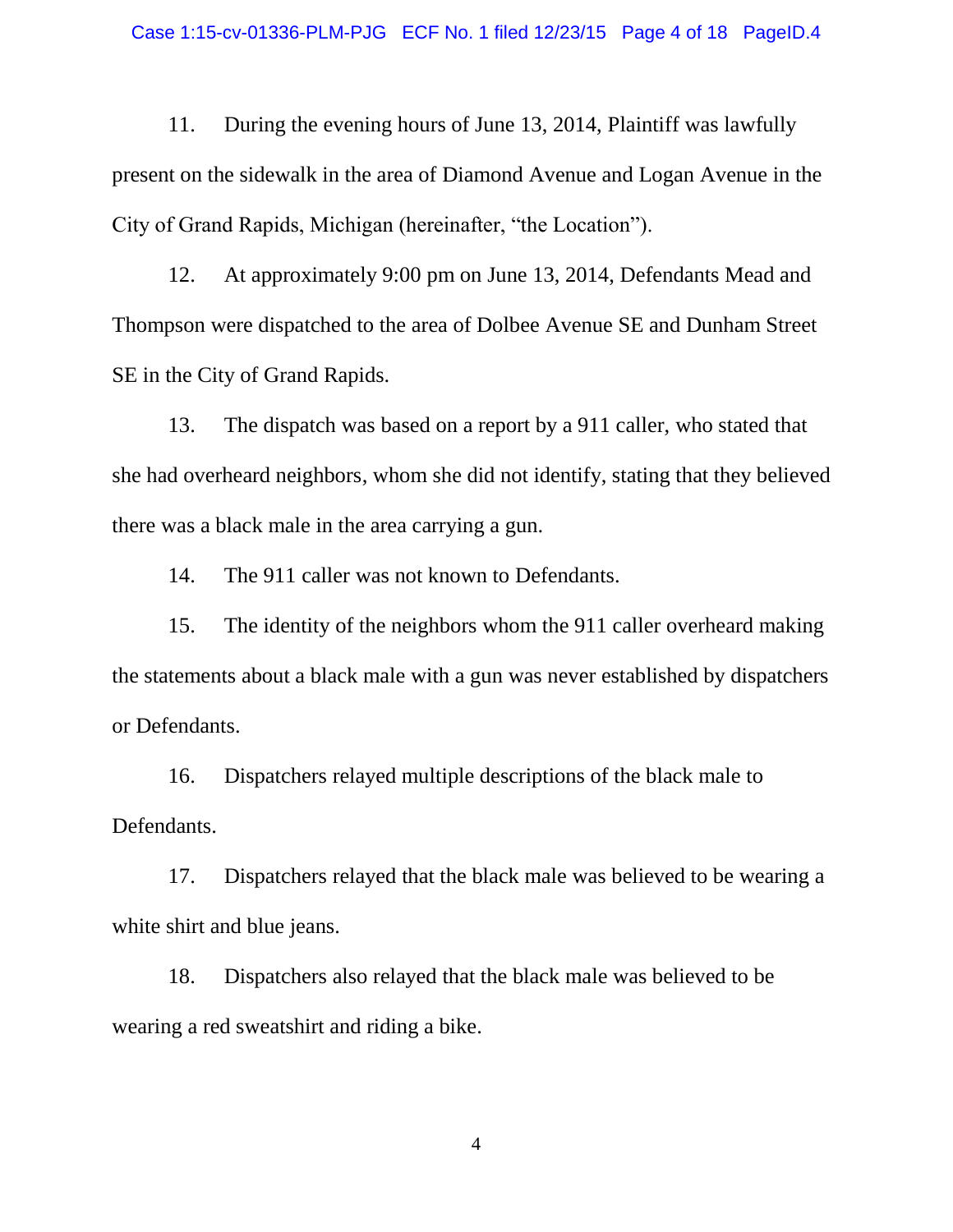19. When Defendants Mead and Thompson arrived in the area of Dolbee Avenue SE and Dunham Street SE, they did not find anyone matching either of the descriptions given by dispatchers.

20. Defendants Mead and Thompson proceeded to the Location, where they saw Plaintiff D.B. on the sidewalk in a group totaling five young black men.

21. Without cause or reasonable suspicion to believe that Plaintiff D.B. was involved in criminal activity, Defendants Mead and Thompson ordered Plaintiff and the other young men in the group to stop.

22. Plaintiff D. B. turned and exited the Location to the South on foot.

23. Two other members of the group also exited the Location in another direction.

24. At that time, Officer Ryan Manzer and Defendant McCamman arrived at the Location.

25. Defendant Mead and Officer Manzer began to chase Plaintiff D.B., despite having no cause to believe that Plaintiff was involved in any criminal activity.

26. Defendant Thompson eventually joined the pursuit of Plaintiff D.B., along with Defendant McCamman.

27. Defendant McCamman was the first to reach Plaintiff D.B., who was attempting to scale a fence in order to get away from Defendants.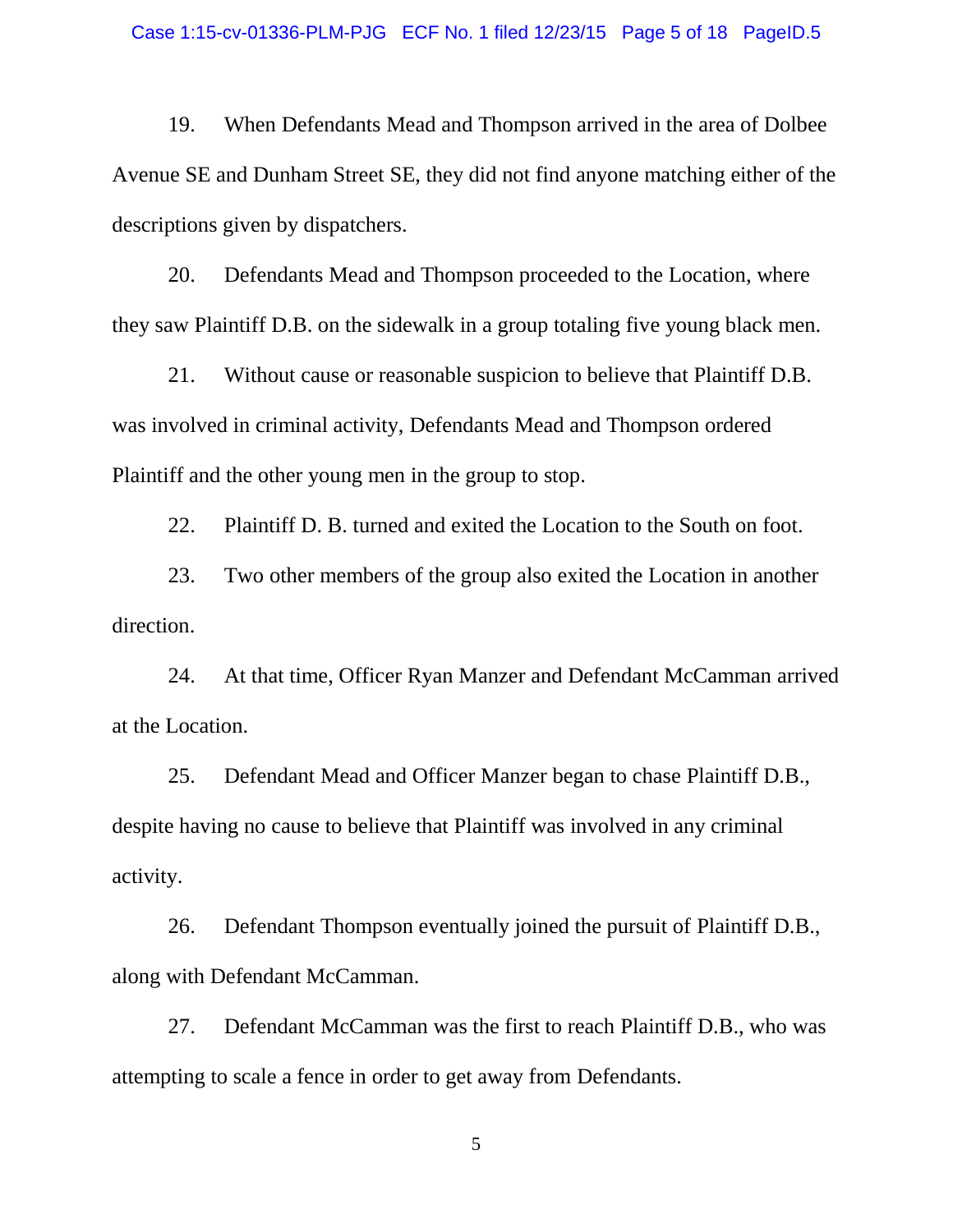#### Case 1:15-cv-01336-PLM-PJG ECF No. 1 filed 12/23/15 Page 6 of 18 PageID.6

28. Defendant McCamman pulled Plaintiff off from the fence and threw him to the ground, face first.

29. Plaintiff was unarmed and did not resist the Defendants.

30. Defendant McCamman struck Plaintiff in the head multiple times with both his fist and the bulb end of his flashlight.

31. Defendant McCamman intended to use deadly force when he struck Plaintiff in the head.

32. While Defendant McCamman was striking Plaintiff in the head, Plaintiff held his hands behind his head, attempting to defend against the blows being struck by Defendant McCamman.

33. Plaintiff took no action to place Defendant McCamman in danger of harm or in reasonable fear of harm.

34. Defendant McCamman inflicted significant and permanent injuries to Plaintiff as a result of the force used on Plaintiff.

35. The blows to the head inflicted upon Plaintiff by Defendant McCamman caused extreme pain and temporary loss of consciousness to Plaintiff.

36. The blows to the head inflicted upon Plaintiff by Defendant McCamman caused Plaintiff to suffer long-term effects including, but not limited to, loss of speech, stuttering, periodic loss of consciousness, frequent falls and gait instability, nausea, vomiting, severe headaches, sensitivity to light and noise,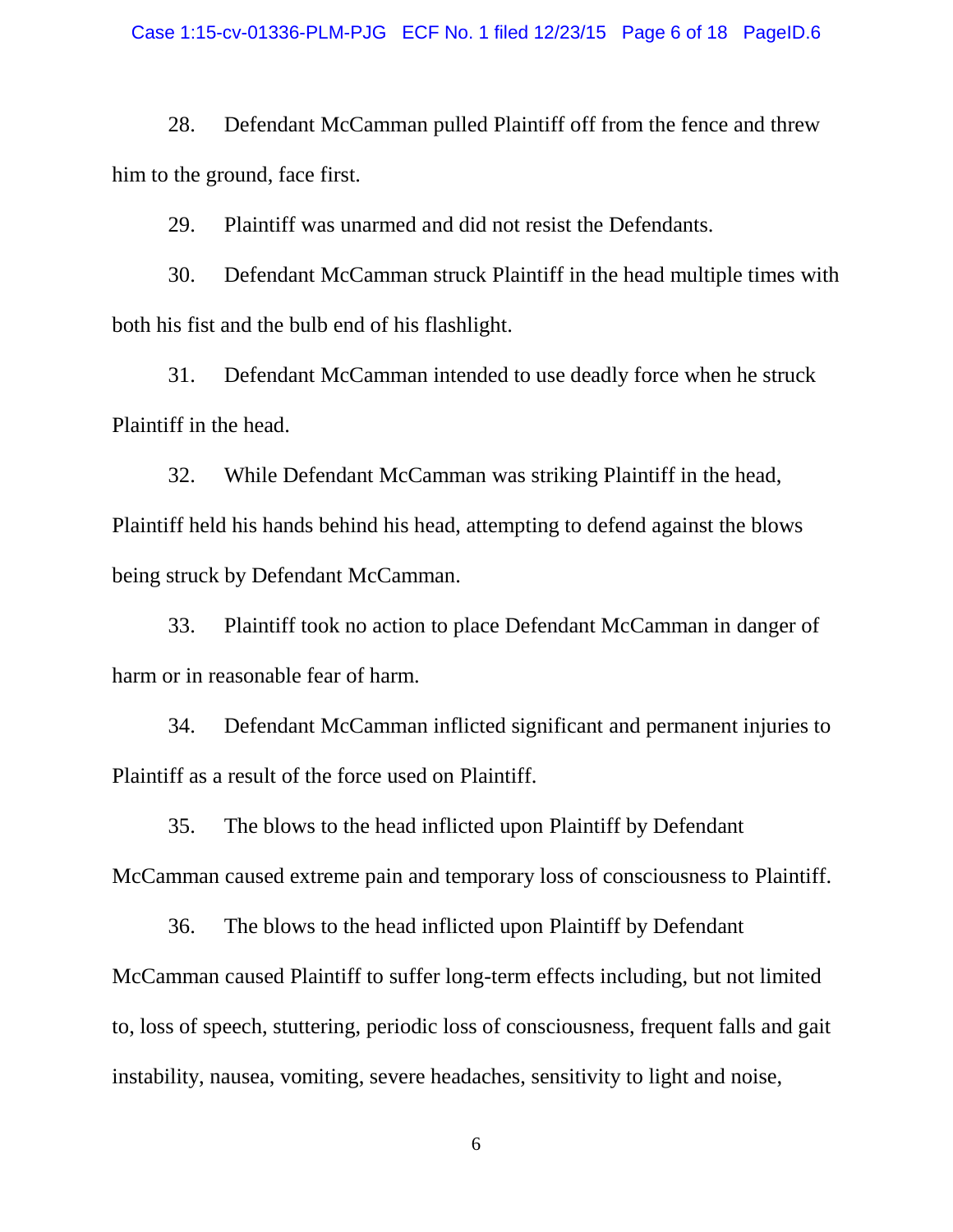severe muscle spasms in the upper back and neck, exacerbation of Attention Deficit Hyperactivity Disorder, and loss of impulse control.

37. The blows to the head inflicted upon Plaintiff by Defendant McCamman further impacted Plaintiff in causing him to be unable to attend school, delaying his high school graduation by at least one year, impacting his grades, preventing him from playing contact sports such as football, and preventing him from playing other sports, such as basketball, at the elite level in which he previously played.

38. The damages sustained by Plaintiff are of a continuing nature.

39. The blows to the head inflicted by Defendant McCamman upon Plaintiff were against the will of Plaintiff

40. Defendant Thompson was present when Defendant McCamman was hitting Plaintiff in the head.

41. Defendant Thompson did nothing to stop Defendant McCamman from hitting Plaintiff.

42. Defendants McCamman, Thompson, and Mead seized Plaintiff and detained him against his will.

43. The Defendants were without lawful authority to seize or detain Plaintiff.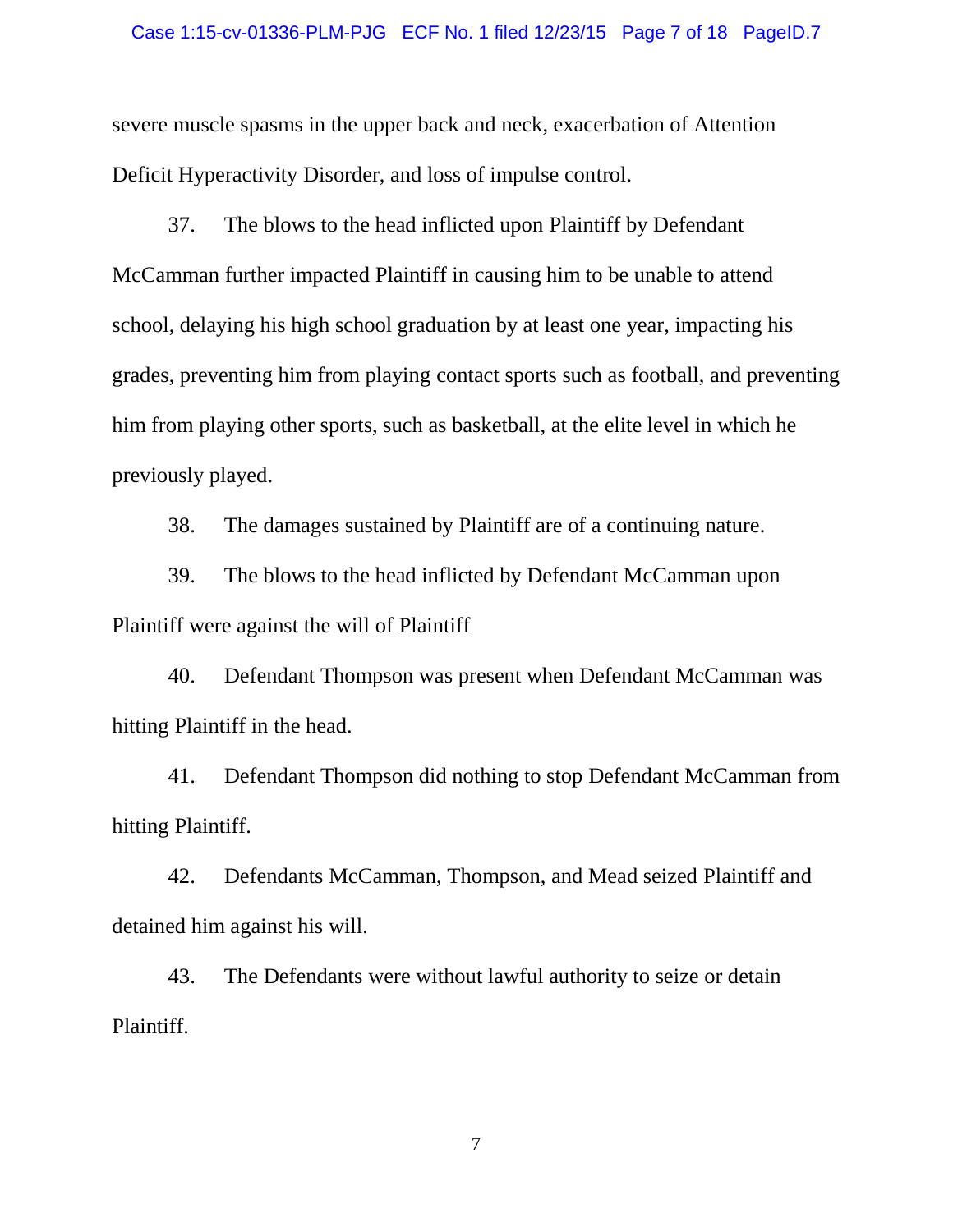44. Defendants seized the cell phone of Plaintiff on June 16, 2014, without a warrant or other legal justification.

45. Plaintiff was transported to the hospital for emergency medical treatment for the injuries inflicted by Defendant McCamman.

46. After being treated at the hospital, on June 14, 2014, Plaintiff was detained in the Kent County juvenile detention facility until June 16, 2014.

47. Plaintiff was charged as a juvenile with Resisting and Obstructing a Police Officer and Carrying a Concealed Weapon on June 19, 2014.

48. Defendants alleged that a gun was located near the Location that they believed was being carried by Plaintiff at some point prior to Defendant McCamman's beating of Plaintiff.

49. On March 2, 2015, Plaintiff's motion to dismiss the charge of Resisting and Obstructing a Police Officer was granted by the Hon. Kathleen Feeney in the Kent County Circuit Court – Family Division, who found that reasonable suspicion to stop Plaintiff at the Location did not exist; therefore, Plaintiff did not disobey the lawful command of a police officer when he exited the Location despite Defendants' command to stop.

50. On April 29, 2015, Plaintiff began a jury trial on the remaining charge of Carrying a Concealed Weapon.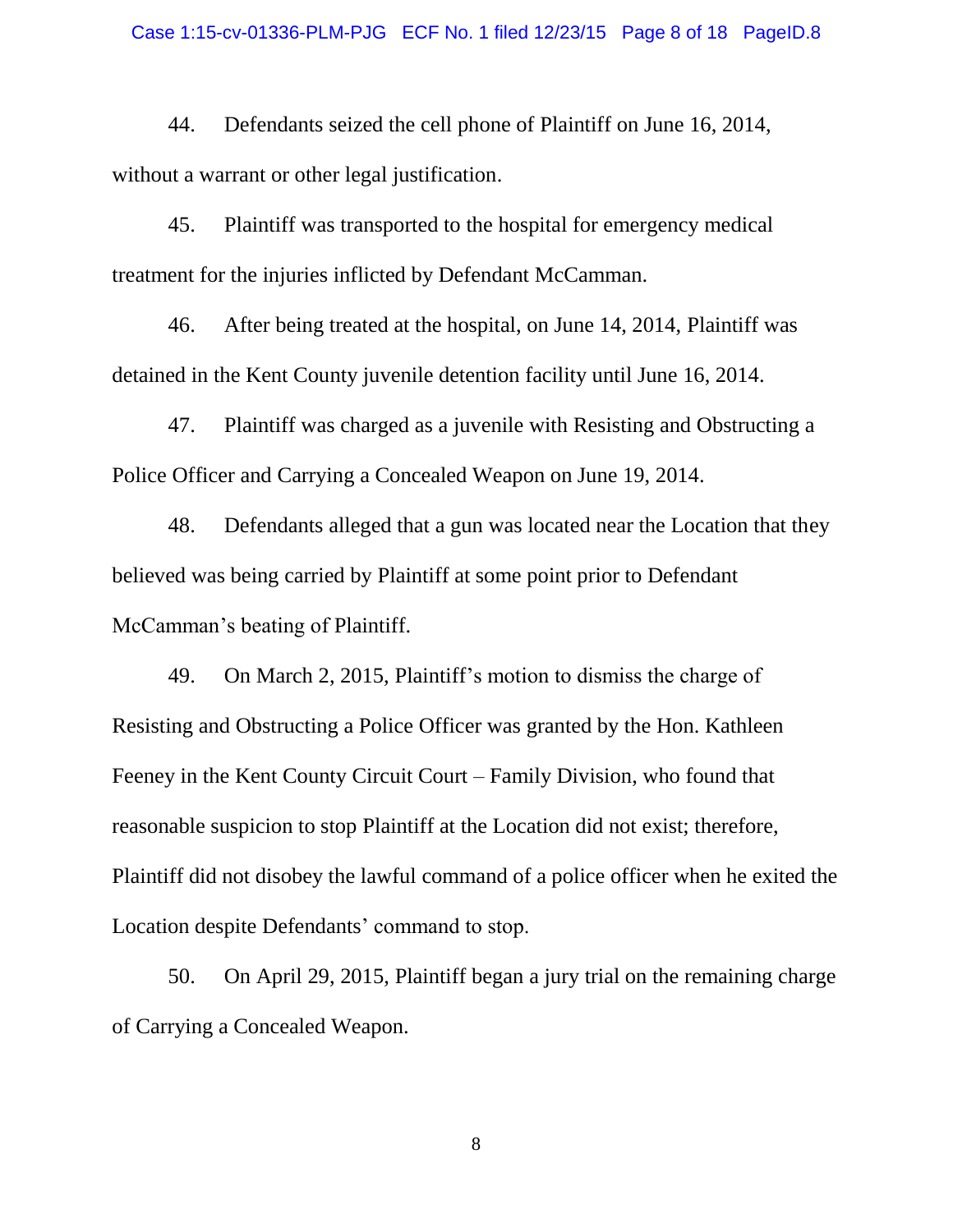51. On May 1, 2015, the jury found Plaintiff not guilty of the single charge of Carrying a Concealed Weapon.

52. Plaintiff has suffered damages including, but not limited to, pain and suffering, medical expenses, embarrassment, loss of property, and loss of liberty as a result of the Defendants' unlawful conduct.

## **COUNT I – FOURTH AMENDMENT VIOLATION (STOP, SEIZURE, EXCESSIVE FORCE, ARREST, PROPERTY SEIZURE)**

53. Plaintiff alleges and realleges the preceding paragraphs with the same force and effect as if fully set forth herein

54. Plaintiff's Fourth Amendment rights to be free from unreasonable search and seizure were violated by:

- a. Defendants Mead and Thompson initial order to Plaintiff D.B. to stop;
- b. Defendants' pursuit of Plaintiff D.B.;
- c. Defendants' seizure of D.B. (taking him off the fence);
- d. Defendant McCamman's use of unreasonable and excessive force;
- e. Defendants' arrest of D.B. without probable cause;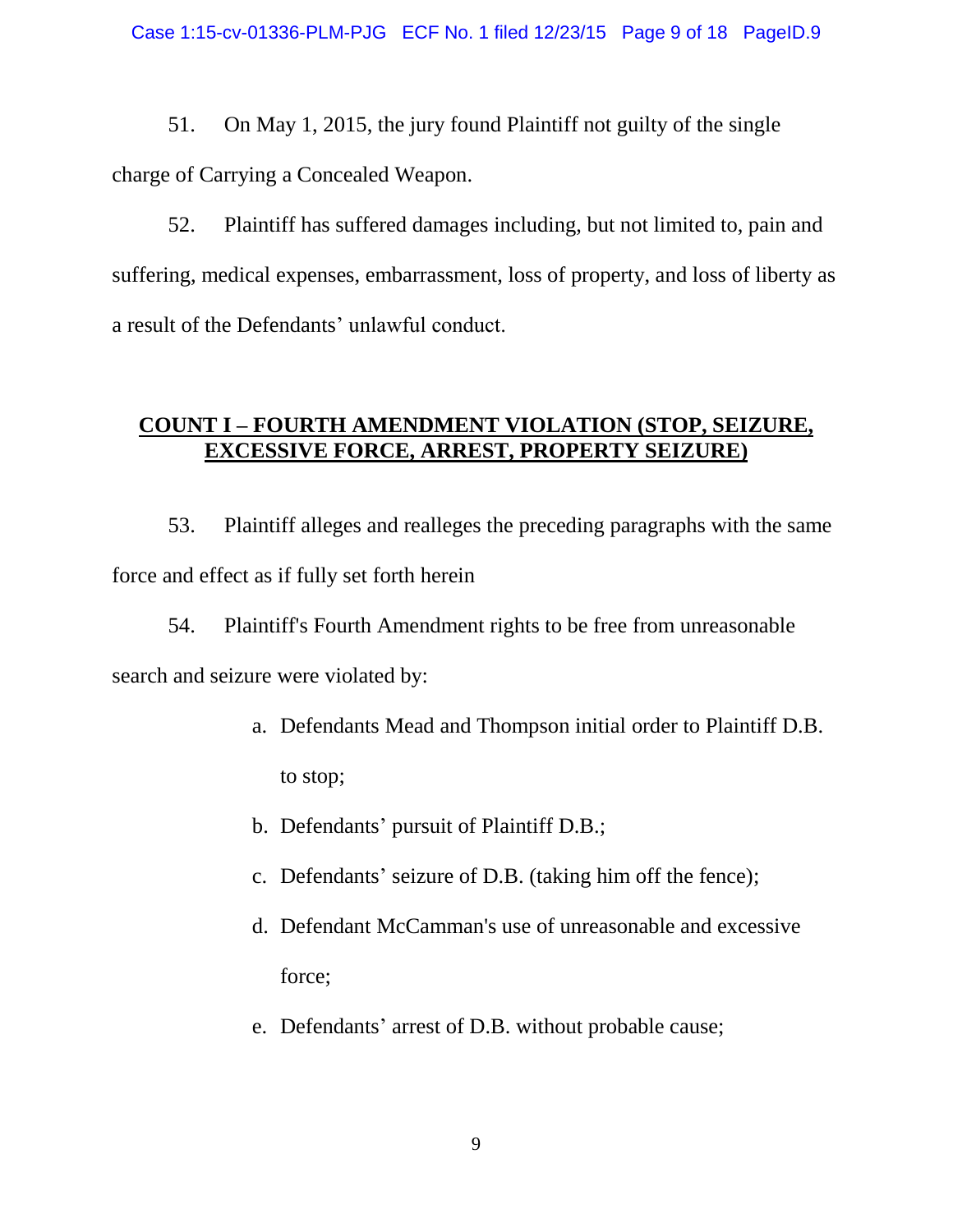- f. Defendants' seizure of Plaintiff's D.B. property (cell phone); and
- g. Defendants Mead and Thompson's failure to intervene to prevent:
	- i. Defendant McCamman's excessive force in beating of Plaintiff D.B.;
	- ii. The seizure and arrest of Plaintiff D.B.; and
	- ii. The seizure of Plaintiff D.B.'s property.

55. Reasonable police officers should have known of these rights, and therefore, Defendants are not cloaked with qualified immunity.

56. As a direct and proximate result of Defendants actions, Plaintiff suffered a loss of his liberty, experienced pain and suffering, property loss, medical expenses, suffered humiliation, and other damages.

**WHEREFORE**, Plaintiff requests this Court enter Judgment against Defendants, jointly and severally, in whatever amount is fair, just, and equitable for the injuries and damages, compensatory and punitive, so wrongfully sustained

by Plaintiff together with interest, costs, and attorney fees under 42 USC §1988.

#### **COUNT II – FOURTH AMENDMENT VIOLATION (PROSECUTION WITHOUT PROBABLE CAUSE)**

57. Plaintiff alleges and realleges the preceding paragraphs with the same force and effect as if fully set forth herein.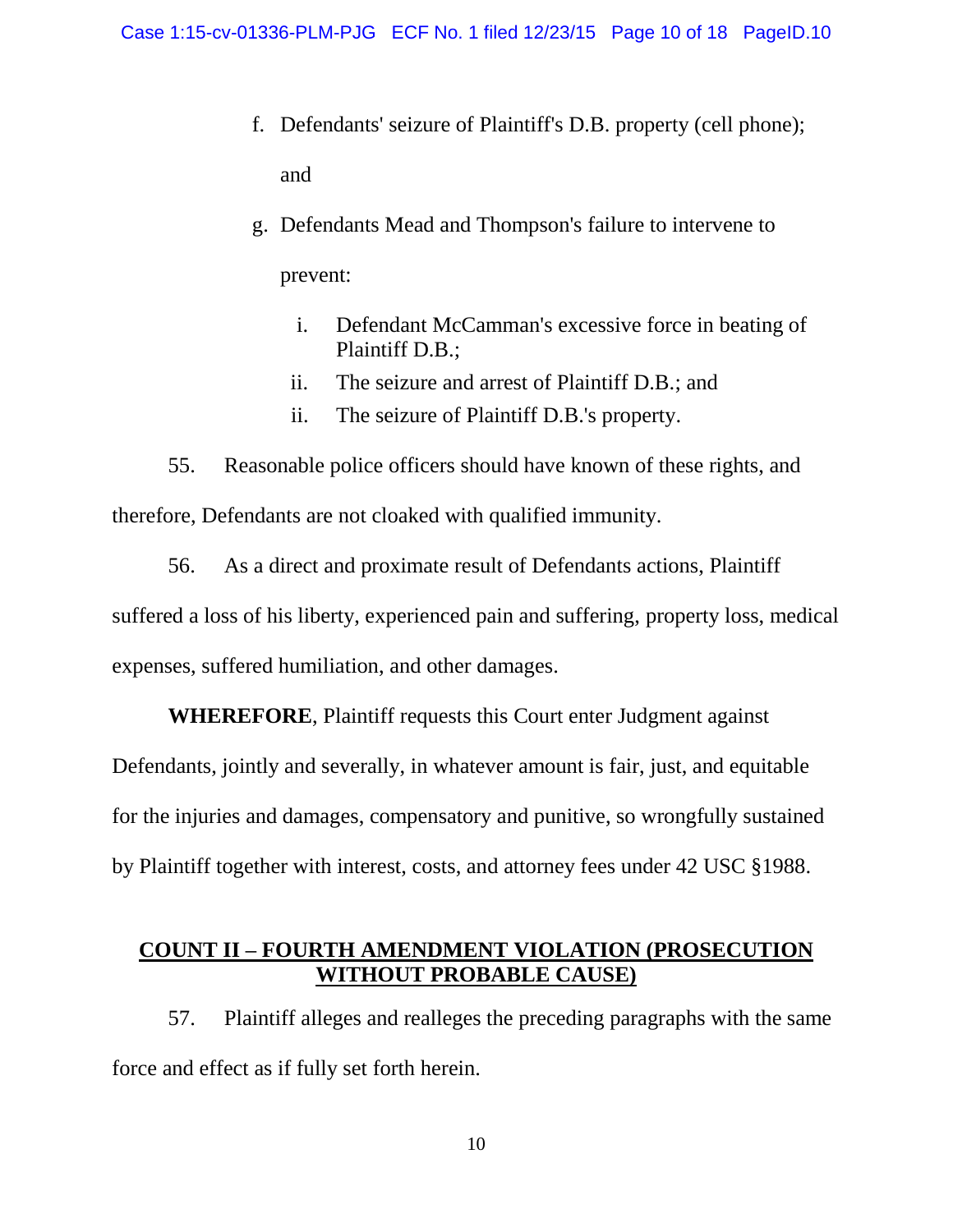58. Defendants McCamman, Mead, and Thompson intentionally and maliciously instituted criminal charges against Plaintiff D.B. for resisting and obstructing police officers against Plaintiff without probable cause, by providing misleading information and/or by omitting relevant and material information to the prosecuting attorney to investigate the charge.

59. The criminal case for resisting and obstructing a police officer against Plaintiff was dismissed, resulting in termination of the charge in Plaintiff's favor.

60. Defendants McCamman, Mead, and Thompson acted maliciously and with reckless disregard of the law and the legal rights of Plaintiff in causing criminal charges to be instituted and prosecuted against Plaintiff D.B..

61. Plaintiff was unreasonably and wrongfully subjected to embarrassment, humiliation, fear, arrest and detention against his will, criminal charges, legal expenses and pain and suffering by the illegal acts of Defendants McCamman, Mead, and Thompson.

**WHEREFORE**, Plaintiff requests this Court enter Judgment against Defendants, jointly and severally, in whatever amount is fair, just, and equitable for the injuries and damages, compensatory and punitive, so wrongfully sustained by Plaintiff together with interest, costs, and attorney fees under 42 USC §1988.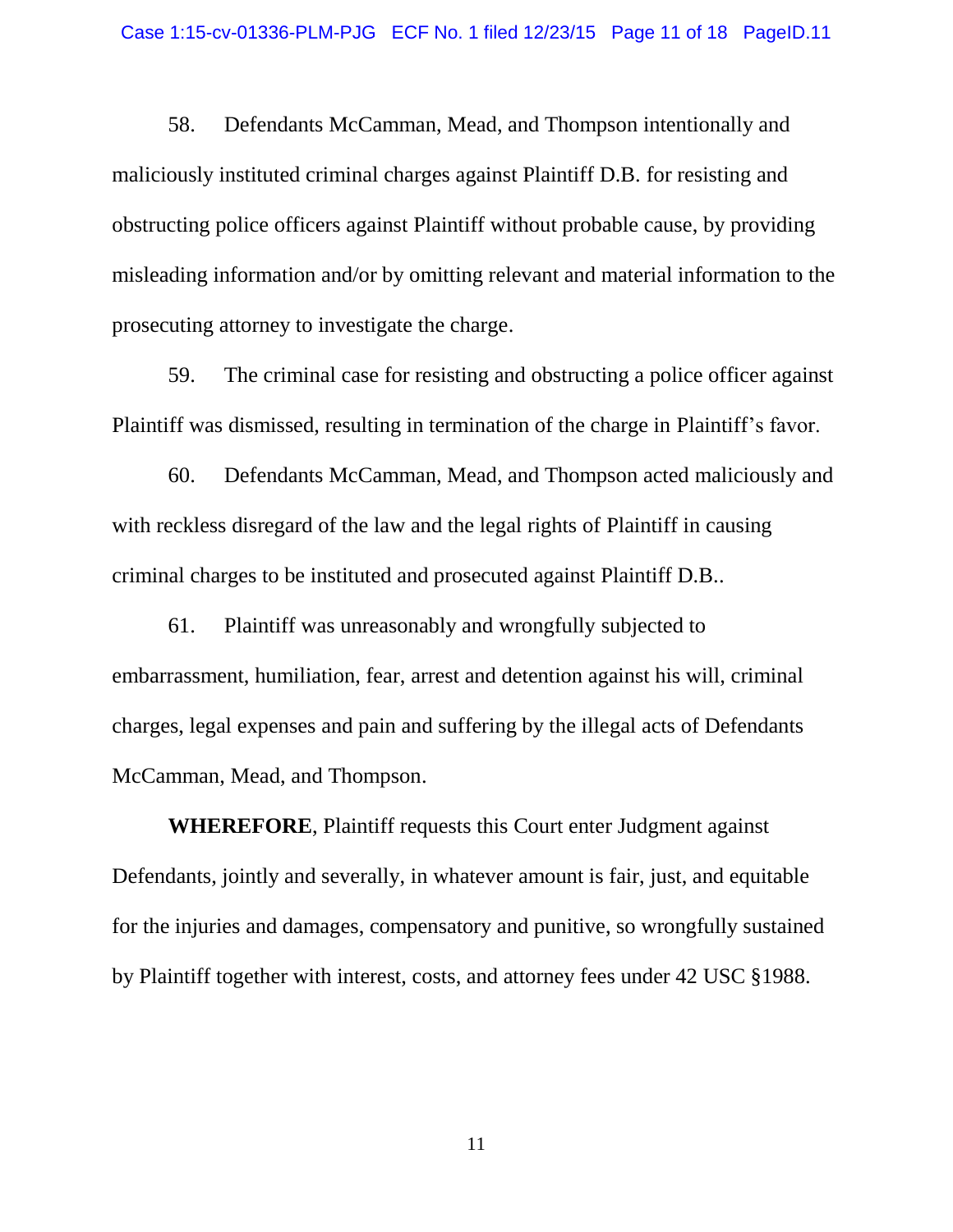## **COUNT III – MUNICIPAL LIABILITY / FAILURE TO TRAIN AND/OR SUPERVISE**

62. Plaintiff alleges and realleges the preceding paragraphs with the same force and effect as if fully set forth herein.

63. Defendant City of Grand Rapids failed to adequately train and/or supervise Defendants McCamman, Mead, and Thompson regarding the Fourth Amendment to the United States Constitution.

64. Defendant City of Grand Rapids was deliberately indifferent to the need to adequately train and/or supervise Defendants McCamman, Mead, and Thompson, and knew or should have known that failure to properly train and/or supervise these Defendants would result in the violation of the Fourth Amendment rights of Plaintiff and others similarly situated.

65. The failures by Defendant City of Grand Rapids can fairly be said to represent a policy for which they are liable for the resulting harm to Plaintiff.

66. Defendant City of Grand Rapids knew or in the exercise of reasonable diligence should have known that the conduct of the Defendants McCamman, Mead, and Thompson was likely to occur in the absence of proper training and/or supervision.

67. Defendant City of Grand Rapids failed to take any effective preventative or remedial measures to guard against the conduct of Defendants McCamman, Mead, and Thompson more fully set forth and described herein.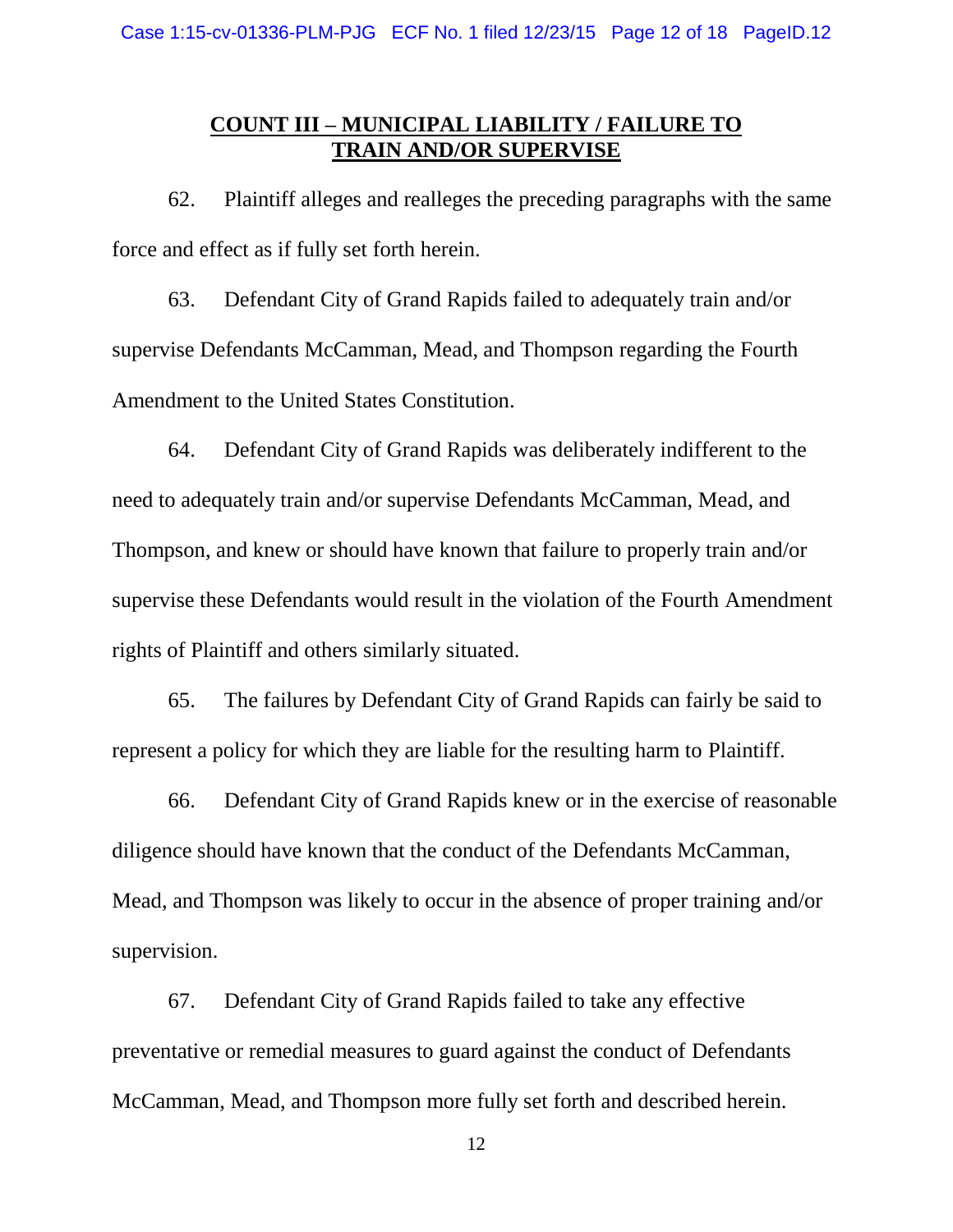68. Had Defendant City of Grand Rapids taken such measures, Plaintiff would not have suffered the deprivation of his rights fully set forth herein. The failure of Defendant City of Grand Rapids amounted to deliberate indifference, or deliberate misconduct, which directly caused the deprivations suffered by Plaintiff.

69. Defendant City of Grand Rapids either knew or should have known of the widespread and pervasive policy of their employees to engage in unlawful stops, detentions, searches and seizures, and the use of excessive force.

70. The violations of Plaintiff's rights as described herein resulted from policies, patterns, or practices of Defendant City of Grand Rapids' police department and/or the failure of the Defendant City of Grand Rapids' police department to adequately discipline, supervise, and/or train Defendants McCamman, Mead, Thompson, and others.

71. Defendant City of Grand Rapids was deliberately indifferent to the likelihood that their policies, patterns, or practices and/or the failure of the police department to adequately discipline, supervise, and/or train Defendants McCamman, Mead, Thompson, and others would result in violations of the constitutional rights of Plaintiff and others.

72. As a direct and proximate result of Defendants' actions, Plaintiff suffered a loss of his liberty, loss of property, experienced physical pain and suffering, suffered humiliation, and other damages.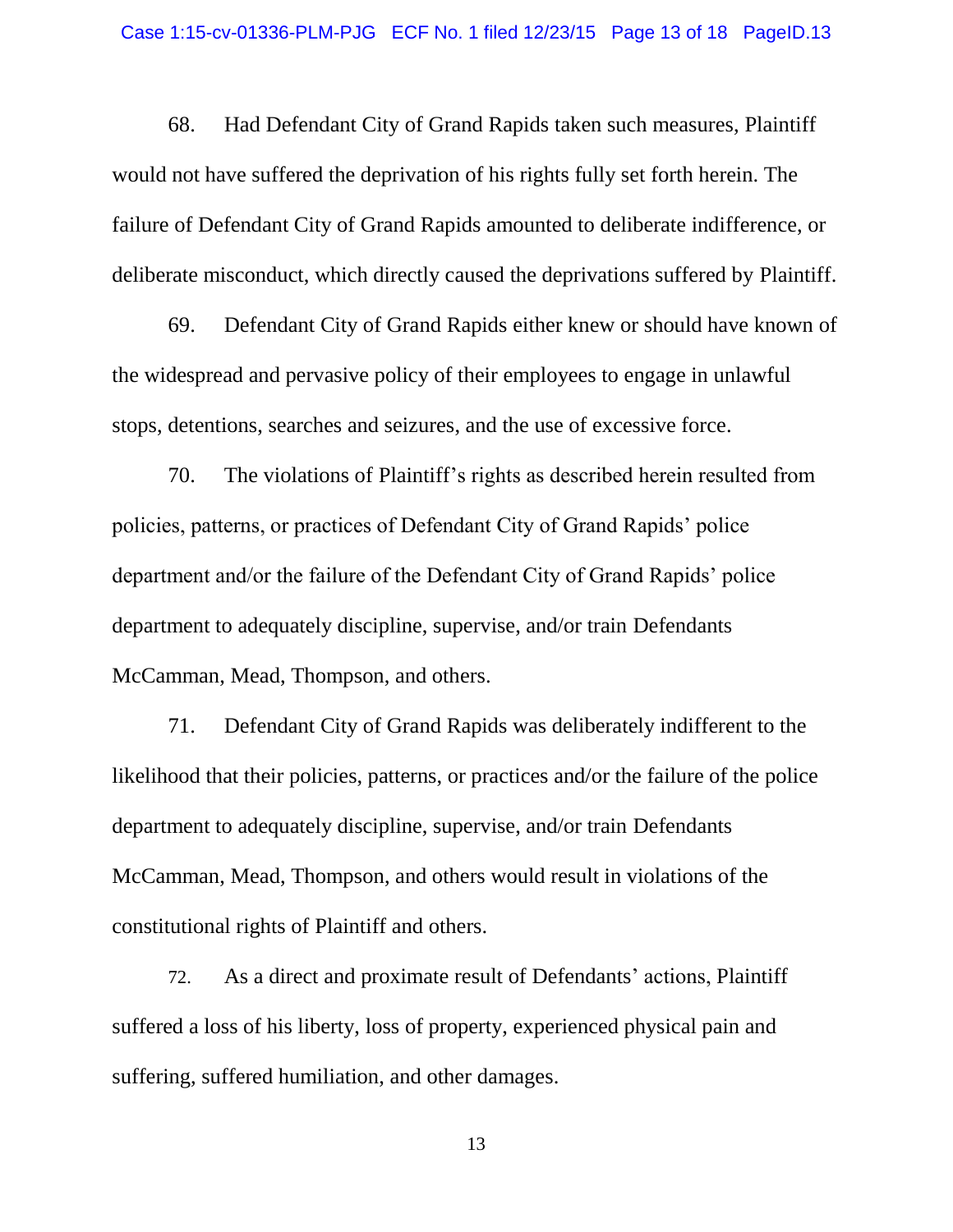**WHEREFORE**, Plaintiff requests this Court enter Judgment against Defendant City of Grand Rapids, in whatever amount is fair, just, and equitable for the injuries and damages, compensatory and punitive, so wrongfully sustained by Plaintiff together with interest, costs, and attorney fees under 42 USC §1988.

## **COUNT IV – ASSAULT AND BATTERY**

73. Plaintiff alleges and realleges the preceding paragraphs with the same force and effect as if fully set forth herein.

74. Defendant McCamman intended to cause a harmful and/or offensive contact with Plaintiff.

75. Defendant McCamman's aforementioned actions constitute harmful and offensive contact with Plaintiff.

76. As a direct and proximate result of Defendant McCamman's actions, Plaintiff suffered a loss of his liberty, medical expenses, experienced pain and suffering, suffered humiliation, and other damages.

**WHEREFORE**, Plaintiff requests this Court enter Judgment against Defendants, jointly and severally, in whatever amount is fair, just, and equitable for the injuries and damages, compensatory and punitive, so wrongfully sustained by Plaintiff together with interest, costs, and attorney fees under 42 USC §1988.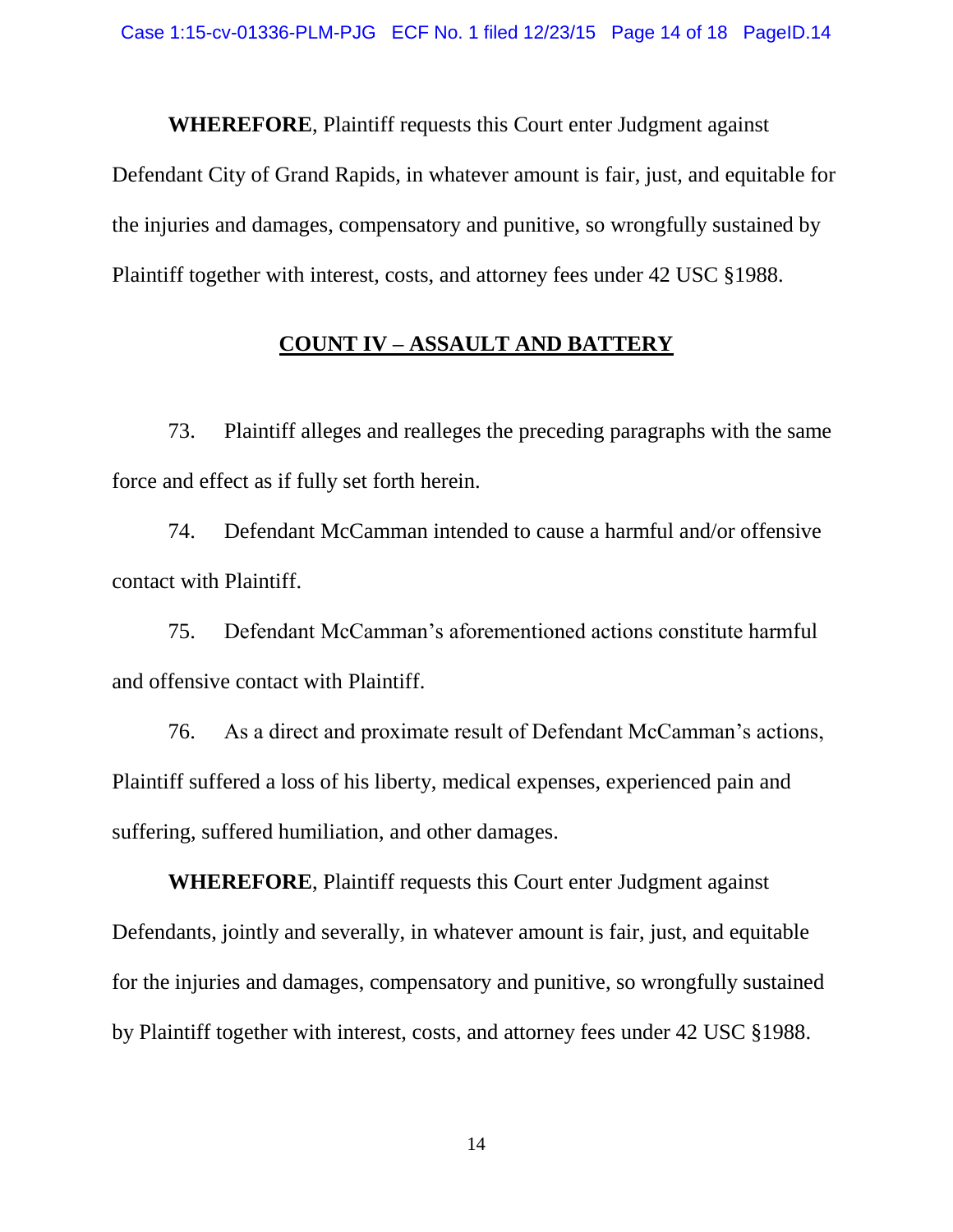#### **COUNT V – STATE MALICIOUS PROSECUTION**

77. Plaintiff alleges and realleges the preceding paragraphs with the same force and effect as if fully set forth herein.

78. The Defendants instituted criminal proceedings against Plaintiff D.B for Resisting and Obstructing a Police Officer.

79. There was no probable cause to support the proceedings instituted by the Defendants.

80. The criminal proceedings against Plaintiff D.B. were terminated in his favor.

81. The Defendants acted with malice in instituting criminal proceedings against the Plaintiff D.B., including but not limited to having a purpose of insulating themselves from civil liability for their beating of Plaintiff D.B.

82. Plaintiff was unreasonably and wrongfully subjected to embarrassment, humiliation, fear, arrest and detention against his will, criminal charges, legal expenses and pain and suffering by the illegal acts of Defendants McCamman, Mead, and Thompson.

**WHEREFORE**, Plaintiff requests this Court enter Judgment against Defendants, jointly and severally, in whatever amount is fair, just, and equitable for the injuries and damages, compensatory and punitive, so wrongfully sustained by Plaintiff together with interest, costs, and attorney fees.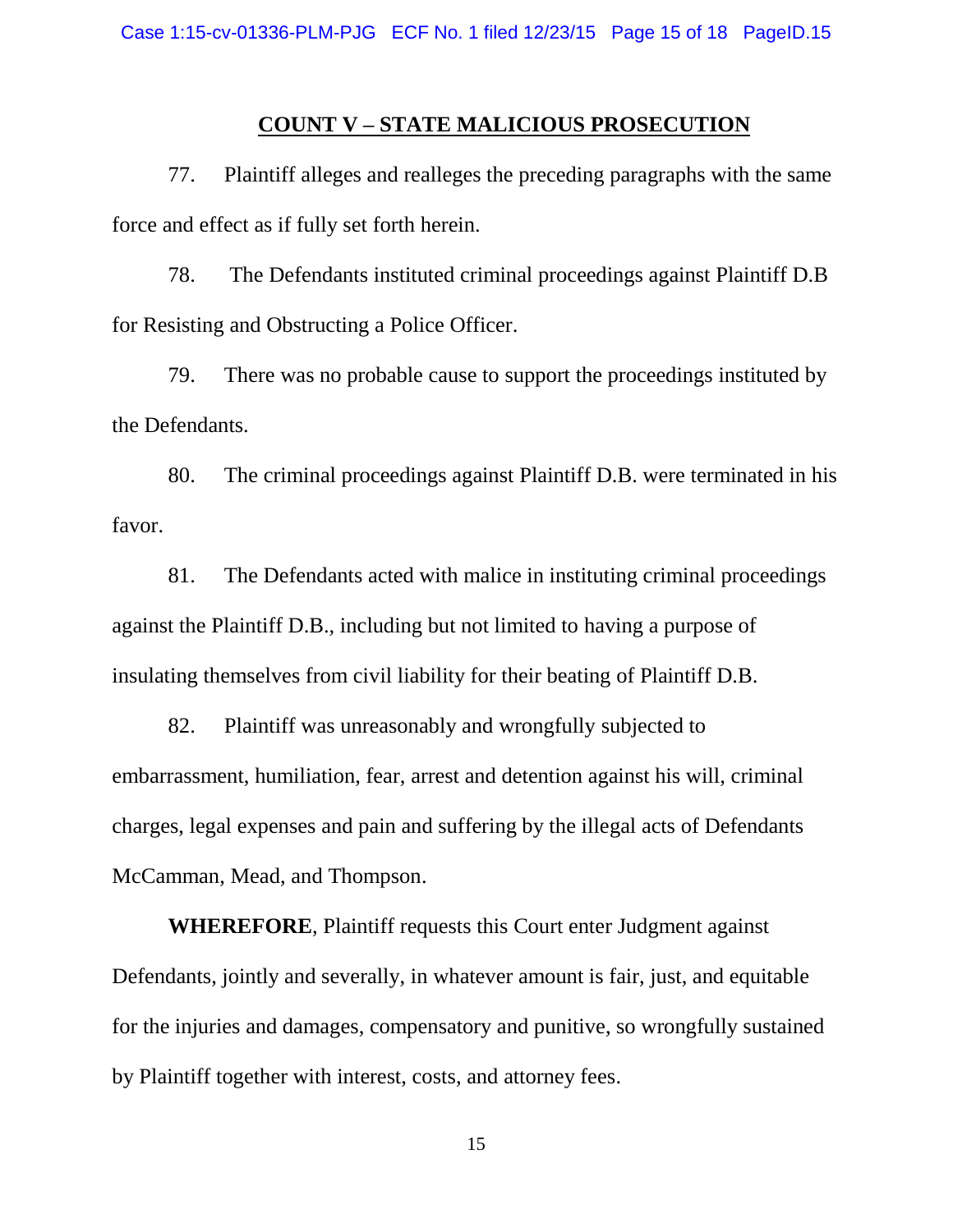Respectfully submitted,

Dated: December 23, 2015

/s/ Joshua A. Blanchard

Joshua Blanchard (P72601) Keeley D Heath (P68661) MIEL & CARR, PLC *Attorneys for Plaintiff* 309 S. Lafayette St., Ste 208 PO Box 938 Greenville, MI 48838 (616) 773-2945/Fax: (616) 328-6501 keeley@mielcarr.com josh@mielcarr.com

Cynthia Heenan (P53664) Hugh M. Davis, Jr. (P12555) Constitutional Litigation Associates, PC *Co-Counsel for Plaintiff* 450 W. Fort St., Ste. 200 Detroit, MI 48226 (313) 961-2255/Fax: (313) 922-5130 heenan@conlitpc.com davis@conlitpc.com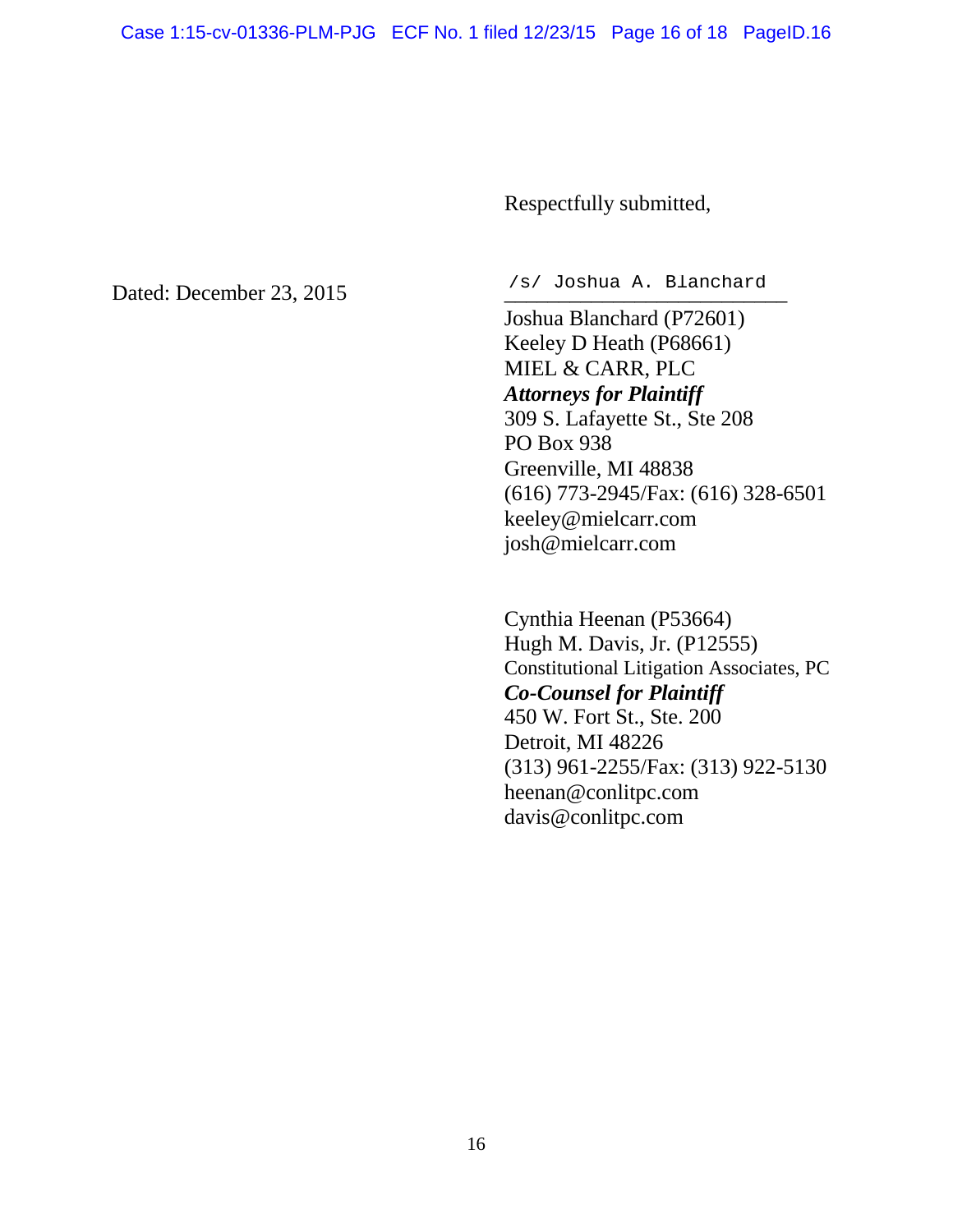## **UNITED STATES DISTRICT COURT WESTERN DISTRICT OF MICHIGAN**

\_\_\_\_\_\_\_\_\_\_\_\_\_\_\_\_\_\_\_\_\_\_\_\_\_\_\_\_\_\_\_\_\_\_\_\_\_

# **NATALIE THOMPSON, as next friend for D.B., a minor**, Plaintiff, Case No.

Hon.

vs.

**SEAN McCAMMAN**, individually and in his official capacity, **NATHAN MEAD**, individually and in his official capacity, **PETER THOMPSON**, individually and in his official capacity, and **CITY OF GRAND RAPIDS**.

| Keeley D. Heath (P68661)           | Cynthia Heenan (P53664)                         |
|------------------------------------|-------------------------------------------------|
| Joshua Blanchard (P72601)          | Hugh M. Davis, Jr. (P12555)                     |
| MIEL & CARR, PLC                   | <b>Constitutional Litigation Associates, PC</b> |
| <b>Attorneys for Plaintiff</b>     | <b>Co-Counsel for Plaintiff</b>                 |
| 309 S Lafayette St., Ste 208       | 450 W. Fort St., Ste. 200                       |
| PO Box 938                         | Detroit, MI 48226                               |
| Greenville, MI 48838               | 313-961-2255/Fax: 313-922-5130                  |
| $616-773-2945$ / fax: 616-328-6501 | heenan@conlitpc.com                             |
| keeley@mielcarr.com                | davis@conlitpc.com                              |
| josh@mielcarr.com                  |                                                 |

## **JURY DEMAND**

\_\_\_\_\_\_\_\_\_\_\_\_\_\_\_\_\_\_\_\_\_\_\_\_\_\_\_\_\_\_\_\_\_\_\_\_\_\_\_\_\_\_\_\_\_\_\_\_\_\_\_\_\_\_\_\_\_\_\_\_\_\_\_\_\_\_/

Plaintiff requests a jury for all issues so triable in this case.